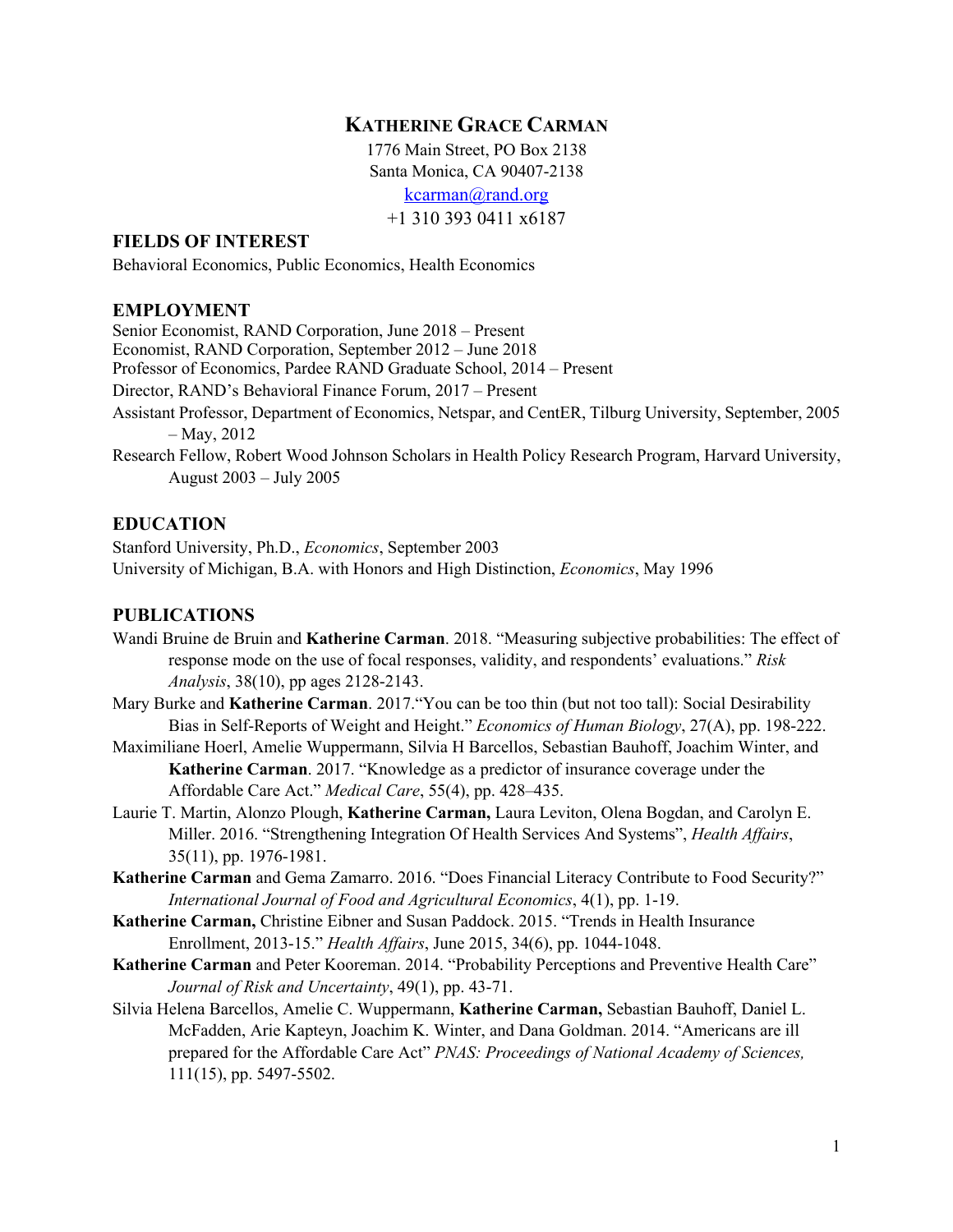- **Katherine Carman** and Ilaria Mosca. 2014. "Who Takes Advantage of Free Flu Shots? Examining the Effects of an Expansion in Coverage" *De Economist,* 162(1), pp. 1-17.
- **Katherine Carman.** 2013. "Inheritances, Intergenerational Transfers, and the Accumulation of Health" *American Economic Review Papers and Proceedings*, 103(3), pp. 451-455.
- **Katherine Carman** and Lei Zhang. 2012. "Classroom Peer Effects: Evidence from a Chinese Middle School" *China Economic Review*, 23( 2), pp. 223-237.
- Wandi Bruine de Bruin and **Katherine Carman**. 2012. "Measuring risk perceptions: What does the excessive use of 50% mean?" *Medical Decision Making*, 32(2), pp. 232-236.
- Johannes Binswanger and **Katherine Carman**. 2012. "How Real People Make Long-term Decisions: The Case of Retirement Preparation" *Journal of Economic Behavior and Organization*, 81(1), pp. 39- 60.
- **Katherine Carman** and Ilaria Mosca. 2011. "Evaluatie van de leeftijdgrensverlaging voor de griepprik" (*article in Dutch* Evaluating the Expansion of Eligibility for the Flu Shot) *ESB*, 96, pp. 411-412.
- **Katherine Carman** and Peter Korreman. 2010. "Social Interactions and Obesity: An Economist's Perspective" in *Obesity Prevention: The Role of Society and Brain on Individual Behavior.* Ed. Laurette Dube, Antoine Bechara, Alain Dagher, Adam Drewnowski, Jordan LeBel, Philip James and Rickey Y. Yada. Amsterdam: Elsevier, 2010. pp. 757-765.
- B. Douglas Bernheim, **Katherine Carman,** Jagadeesh Gokhale, Laurence J. Kotlikoff. 2003. "Are Life Insurance Holdings Related to Financial Vulnerabilities?" *Economic Inquiry*, 41(4), pp. 531-554.

#### *Peer-Reviewed RAND Publications*

- "Misleading 'Free' Trials and Subscription Traps for Consumers in the EU" (with Charlene Rohr, Salar Jahedi, and Sonia Sousa, September 2017.
- Christine Buttorff, **Katherine Carman**, and Christine Eibner. 2017. "The Benefits and Drawbacks of Alternative Tax Subsidization Approaches for Health Insurance" Santa Monica, CA: RAND. RR-1961.
- Erin A. Taylor, **Katherine Carman,** Andrea Lopez, Ashley Muchow, Parisa Roshan, and Christine Eibner. 2016. "Consumer Decisionmaking in the Health Care Marketplace" Santa Monica, CA: RAND. RR-1567.
- Anita Chandra, Joie Acosta, **Katherine Carman,** Tamara Dubowitz, Laura Leviton, Laurie T. Martin, Carolyn Miller, Christopher Nelson, Tracy Orleans, Margaret Tait, Matthew Trujillo, Vivian Towe, Douglas Yeung, Alonzo L. Plough. 2016. "Building a National Culture of Health: Background, Action Framework, Measures, and Next Steps" Santa Monica, CA: RAND. RR-1199.
- **Katherine Carman,** Anita Chandra, Carolyn Miller, Matthew Trujillo, Douglas Yeung, Sarah Weilant, Christine DeMartini, Maria Orlando Edelen, Wenjing Huang, Joie Acosta. 2016. "Development of the Robert Wood Johnson Foundation National Survey of Health Attitudes" Santa Monica, CA: RAND. RR -1391-RWJ.
- Rebecca Herman, Angela A. Hung, Jeremy Burke, **Katherine Carman,** Noreen Clancy, Julia H. Kaufman, and Katie Wilson. 2015. "Development of a K–12 Financial Education Curriculum Assessment Rubric" Santa Monica, CA: RAND. RR -1142.
- **Katherine Carman** and Christine Eibner. 2015. "Methodology of the RAND Health Reform Opinion Study" Santa Monica, CA: RAND. RR -947-RC.
- **Katherine Carman** and Christine Eibner. 2015. "Insurance Transitions following the First ACA Open Enrollment Period" Santa Monica, CA: RAND. RR -948-RC.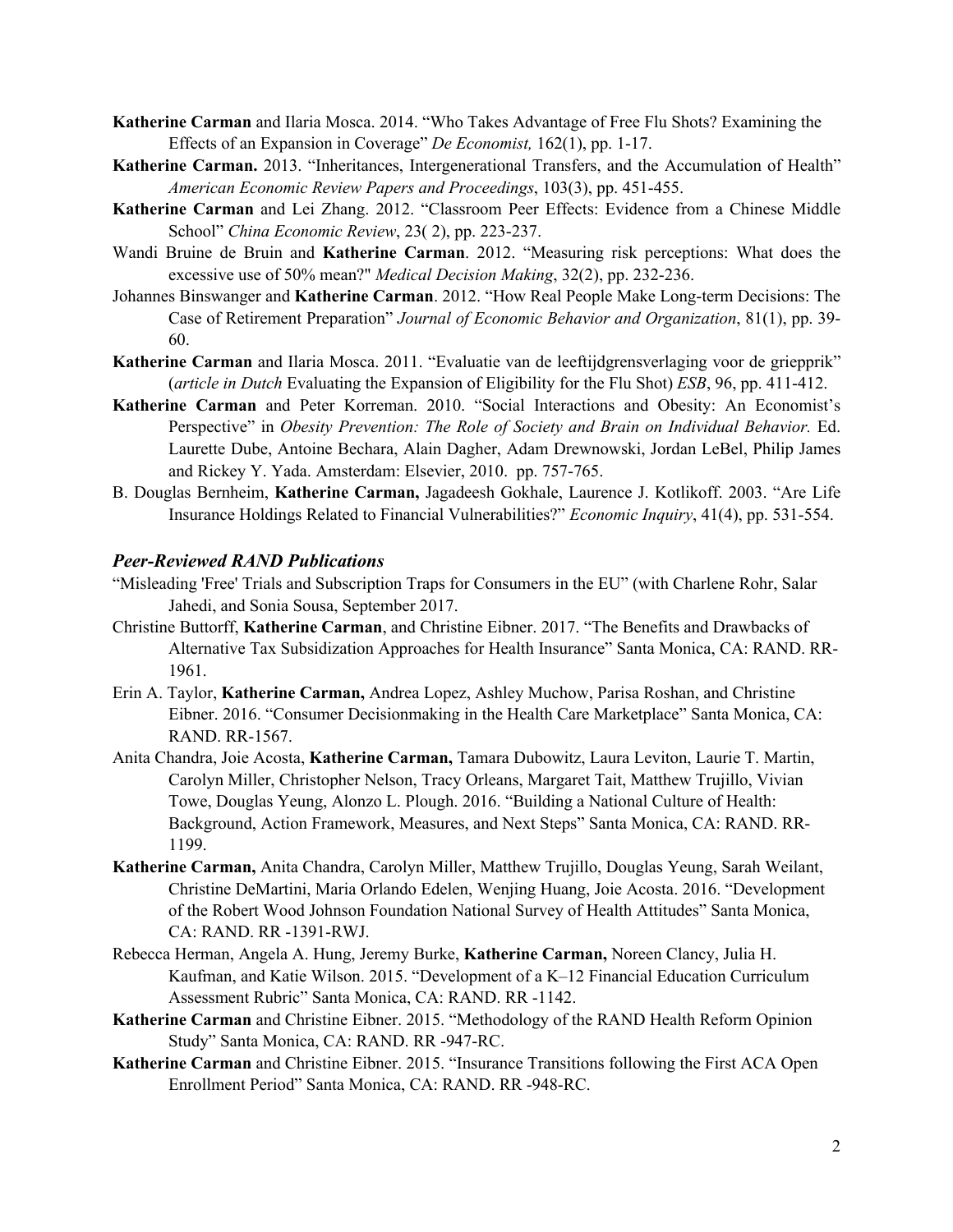- **Katherine Carman** and Michael Pollard. 2014. "Methodology of the RAND Midterm 2014 Election Panel" Santa Monica, CA: RAND. RR -854-RC.
- **Katherine Carman** and Christine Eibner. 2014. "Changes in Health Insurance Enrollment Since 2013: Evidence from the RAND Health Reform Opinion Study" Santa Monica, CA: RAND. RR -656- RC.
- Sebastian Bauhoff, **Katherine Carman,** and Amelie Wuppermann. 2013. "Financial Literacy and Consumer Choice of Health Insurance: Evidence from Low-Income Populations in the United States" (with Sebastian Bauhoff and Amelie Wuppermann), Santa Monica, CA: RAND. WR-1013.

## *Working Papers*

"Retirement Security and Financial Decision Making" (with Phillip Armour and Angela Hung)

- "Alternative Pathways to Retirement in a Household Context" (with Kristine Brown and Kathryn Edwards)
- "Household Retirement Saving: The Location of Savings Between Spouses" (with Angela Hung) "Misreporting of weight and height: does location matter, and why?" (with Mary Burke)
- "Understanding and Shaping Health Values and Priorities" (with Anita Chandra, Carolyn Miller, and Matt Trujillo)
- "Mental Accounting Matters: Evidence from Military Housing" (with Paul Heaton)
- "The Role of Decision Making Processes in the Correlation between Wealth and Health" (with Johannes Binswanger)
- "The Miracle of Compound Interest: Does our Intuition Fail?" (with Johannes Binswanger)
- "The Impact on Consumption and Savings of Current and Future Fiscal Policies" with Jagadeesh Gokhale, Laurence J. Kotlikoff, NBER Working Paper No. 10085, November, 2003.

## **SELECTED GRANTS AND FELLOWSHIPS**

- Department of Health and Human Services: Assistant Secretary for Planning and Evaluation, Task Lead, Building Analytic Capability for Monitoring & Evaluation of Implementation of ACA, 2017 present
- Robert Wood Johnson Foundation, Co-Investigator, Developing an Analytic Framework and Measurement System to Advance and Monitor RWJF's Vision for a Culture of Health, 2013-2019
- Alfred P. Sloan Foundation, Principal Investigator, Explaining Joint Work-to-Retirement Trajectories, 2015-2018
- EU Consumers, Health, Agriculture and Food Executive Agency, Task Lead, "Misleading 'Free' Trials and Subscription Traps for Consumers in the EU", 2015-2016
- Department of Labor, Co-Principal Investigator, Understanding Household Retirement Savings, 2015- 2016
- RAND Internal Research Award, Principal Investigator, RAND Midterm 2014 Election Panel, 2014
- RAND Aging Center Pilot Grant, Principal Investigator, Precursors to Dementia in the HRS, 2014-2015
- USC/RAND Roybal Center in Financial Decision Making, Co-Principal Investigator, Financial Capability and Trust, 2014
- RAND Bing Center Investment Award, Principal Investigator, Take up of Insurance under the Affordable Care Act, 2014
- RAND Internal Research Award, Principal Investigator, Tracking Public Opinion of the Affordable Care Act, 2013-2014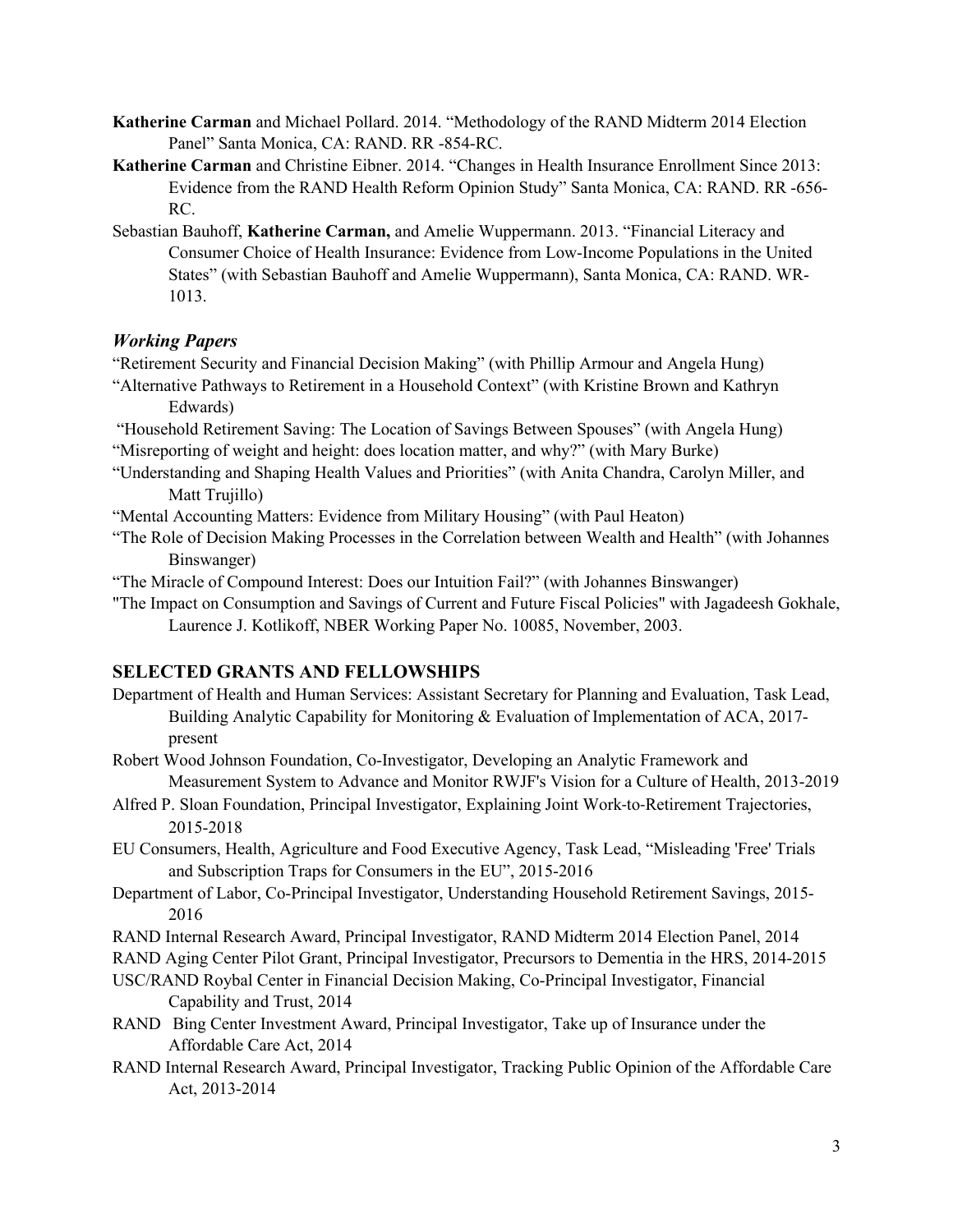RAND Bing Center Investment Award, Principal Investigator, How do Reference Groups Affect Perceptions of Overweight Status? 2013

## **HONORS AND AWARDS**

RAND Spotlight Awards for Mentorship, 2016 Silver Medal Award, RAND Corporation, 2014 Participant, Summer School in Experimental Economics, Max Planck Institute, 2002 NBER Nonprofit Fellowship Award, 2002-2003 Graduate Fellowship, Stanford Economics 1997-1998 Phi Beta Kappa, Alpha of Michigan, 1996 Harold D. Osterweil Prize in Economics, Most Promising Graduating Senior 1996 Michigan Journal of Economics, 1994-1996; Editor-in-Chief, 1995-1996

## **COURSES**

Health Economics and Aging (Masters), Tilburg University, 2006- 2010, 2013 Microeconomics 4: Information Economics (Bachelors), Tilburg University, 2011 Institutions and Incentives (Bachelors), Tilburg University, 2006- 2010 Comparative Public Economics (Bachelors), Tilburg University, 2007- 2008

## **PROFESSIONAL ACTIVITIES**

**Referee:** American Economic Review, China Economic Review, Economic Journal, JAMA, Journal of Public Economics, Social Forces, Social Science & Medicine.

**Committees:** RAND: Recruiting Committee; Tilburg University: Job Placement Committee 2008-2012, Junior Search Committee 2008-2009

#### **Selected Presentations:**

2003: Association for Research on Nonprofit Organizations and Voluntary Action; Harvard University Applied Statistics Seminar.

2004: Harvard /MIT Public Economics Seminar; Robert Wood Johnson Scholars in Health Policy Research Annual Meeting; University of New Hampshire, Public Economics Seminar.

2005: University of North Carolina Department of Public Policy; Federal Reserve Board of Governors; Clemson University Department of Economics; Mathematica; Tilburg University; University of California at Santa Cruz; Brandeis University; Notre Dame University; Government Accountability Office; US Department of Treasury; Robert Wood Johnson Scholars in Health Policy Research Annual Meeting. 2006: Allied Social Sciences Association Meetings.

2007: American Economic Association Annual Meeting; ABP/VU/Netspar Workshop; CERP Workshop on the Economics of Aging; Utrecht School of Economics; IHEA World Congress; Conference on Subjective Probabilities and Expectations: Methodological Issues and Empirical Applications to Economic Decision-making; RAND

2008: American Economic Association; ASHE Biannual Conference; Netspar Pension Workshop; Conference on Understanding Economic Decisionmaking; Financial Capability colloquium; Netspar Conference on Health and Retirement

2009: IHEA World Congress; MESS Workshop; CeRP 10<sup>th</sup> Anniversary Conference. University College Dublin